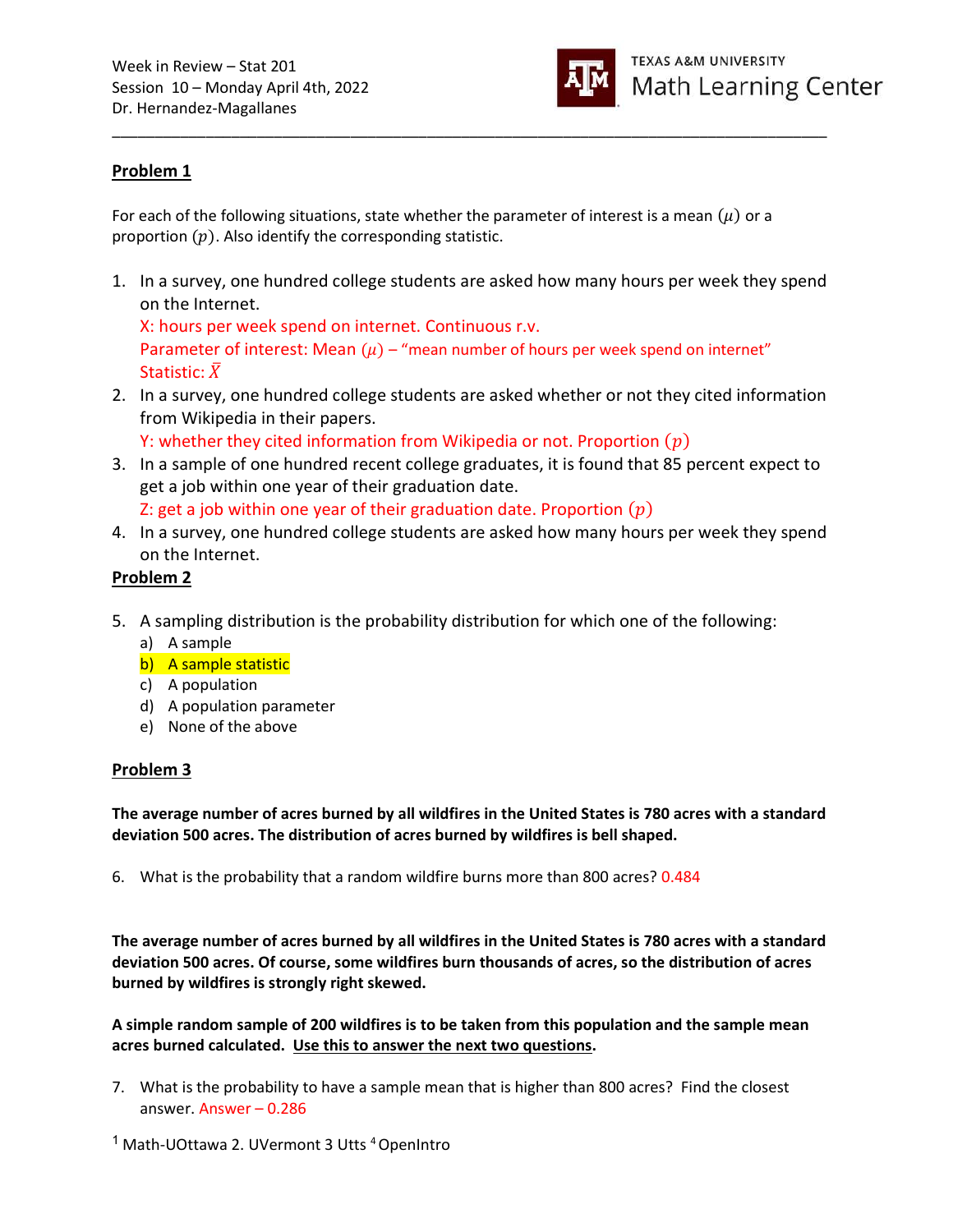Week in Review – Stat 201 Session 10 – Monday April 4th, 2022 Dr. Hernandez-Magallanes



- a) 0.391
- b) 0.484
- c) 0.516
- d) 0.286
- e) none of above
- 8. What is the third quartile (Q3) of the sampling distribution of sample mean acres burned? Find the closest answer. Answer - 804

\_\_\_\_\_\_\_\_\_\_\_\_\_\_\_\_\_\_\_\_\_\_\_\_\_\_\_\_\_\_\_\_\_\_\_\_\_\_\_\_\_\_\_\_\_\_\_\_\_\_\_\_\_\_\_\_\_\_\_\_\_\_\_\_\_\_\_\_\_\_\_\_\_\_\_\_\_\_\_\_\_\_\_\_

- a) 1116 acres
- b) 756 acres
- c) 804 acres
- d) 782 acres
- e) 815 acres

#### Problem 4

The distribution of the number of eggs laid by a certain species of hen during their breeding period is 35 eggs with a standard deviation of 18.2. Suppose a group of researchers randomly samples 45 hens of this species, counts the number of eggs laid during their breeding period, and records the sample mean.

9. Define the random variable of interest. X : number of eggs laid by a certain species of hen.

10. Which are the parameters of the population distribution of X?  $\mu = 35$  and  $\sigma = 18.2$ 

11. Which is the shape of the population distribution of X? Unknown.

12. Suppose the researchers take all the possible samples of size 45 and estimate the sample mean for each sample. Which is the name of the distribution that they obtain by plotting all the estimated sample means?

Answer: The sampling distribution of  $\bar{X}$ 

- 13. Would you expect the shape of this distribution to be symmetric, right skewed, or left skewed? Explain your reasoning. Symmetric bell shape due to Central Limit Theorem, as  $n \geq 30$  and observations are independent.
- 14. Calculate the variability of the sampling distribution and state the appropriate term used to refer to this value.

<sup>&</sup>lt;sup>1</sup> Math-UOttawa 2. UVermont 3 Utts <sup>4</sup> OpenIntro